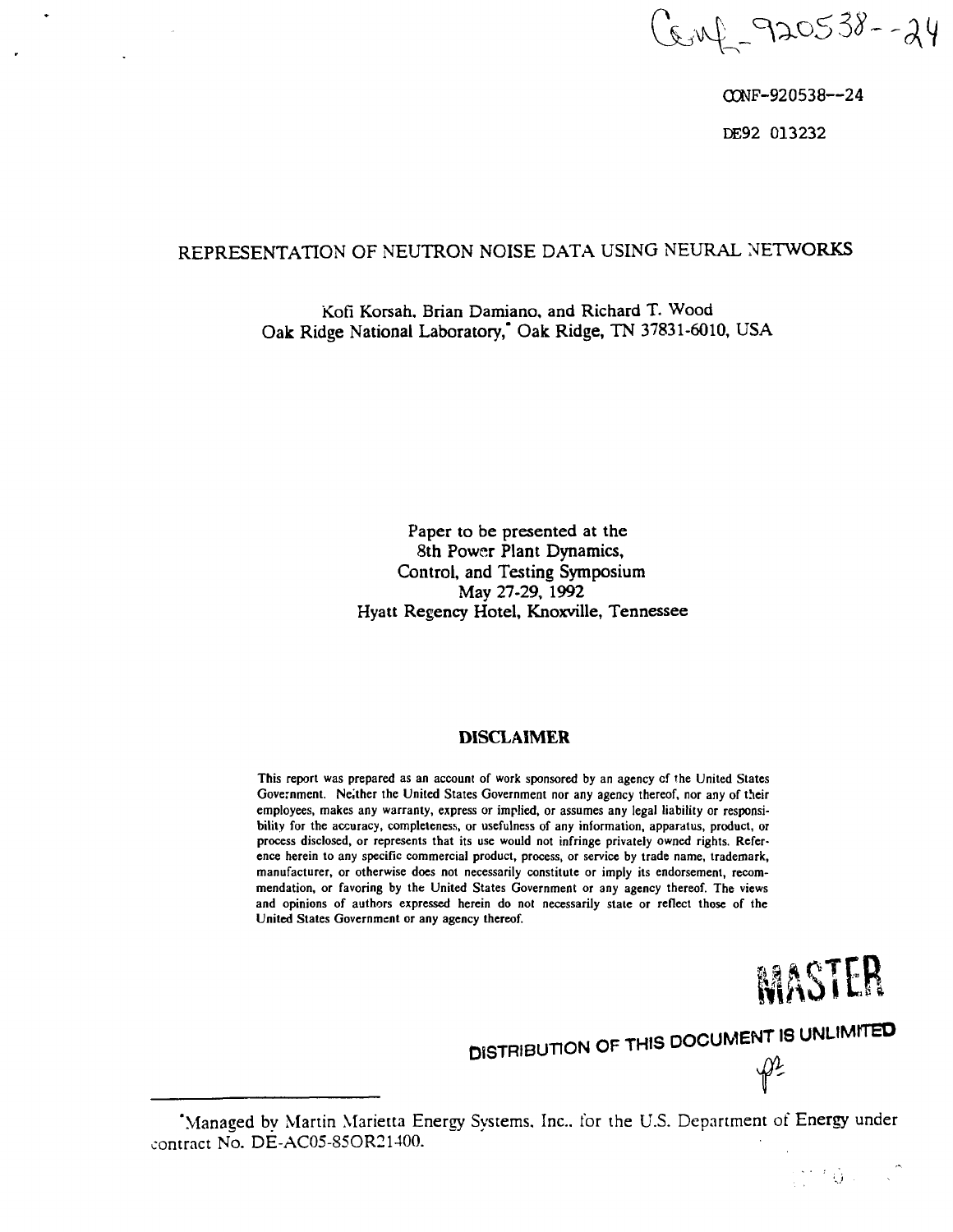# REPRESENTATION OF NEUTRON NOISE DATA USING NEURAL NETWORKS

Kofi Korsah. Brian Damiano. and Richard T. Wood Oak Ridge National Laboratory', Oak Ridge, TN 37831-6010, USA

### **ABSTRACT**

This paper describes a neural network-based method of representing neutron noise spectra using a model developed at the Oak Ridge National Laboratory (ORNL)<sup>1</sup>. The backpropagation neural network learned to represent neutron noise data in terms of four descriptors, and the network response matched calculated values to within 3.5 percent. These preliminary results are encouraging, and further research is directed towards the application of neural networks in a diagnostics system for the identification of the causes of changes in structural spectral resonances.

This work is part of our current investigation of advanced technologies such as expert systems and neural networks for neutron noise data reduction, analysis, and interpretation. The objective is to improve the state-of-the-art of noise analysis as a diagnostic tool for nuclear power plants and other mechanical systems.

## **INTRODUCTION**

Neutron noise analysis is a useful diagnostic tool for monitoring safety significant phenomena in nuclear power plants, such as excessive fuel vibration within the core,  $2\frac{1}{4}$  progressive structural degradation of the core barrel and thermal shield in a pressurized water reactor  $(PWR)$ , and inference of stability margin in a boiling water reactor.<sup>2</sup> A database of neutron noise spectra acquired over the operational life of a plant can also be very useful in making a case for plant life extension.

A particular attraction of noise analysis techniques is that existing instrumentation can be used without disturbing normal plant operation. However, a present limitation of neutron noise analysis is that expert data analysis is required to realize proper interpretation of abnormal behavior. Current research efforts at ORNL are directed towards the automation of the data analysis and interpretation process beyond present techniques.<sup>6-8</sup> Our approach is to investigate how advanced technologies such as expert systems and neural networks may be incorporated with conventional methodologies for the development of neutron noise data reduction, analysis, and interpretation techniques.

The use of artificial intelligence (AI) techniques as an aid in the maintenance and operation of nuclear power plant systems has been recognized for the past several years, and several applications using expert systems technology currently exist.<sup>9</sup> Research efforts in the application of neural networks in this area have also been reported.<sup>10</sup> Reference 11. for example, uses an interweaving backpropagation network structure to recognize the shift(s) in the position(s) of resonances in

<sup>&</sup>quot;Manaced by Martin Marietta Energy Systems, Inc., for the U.S. Department of Energy under contract No. DE-AC05-85OR21400.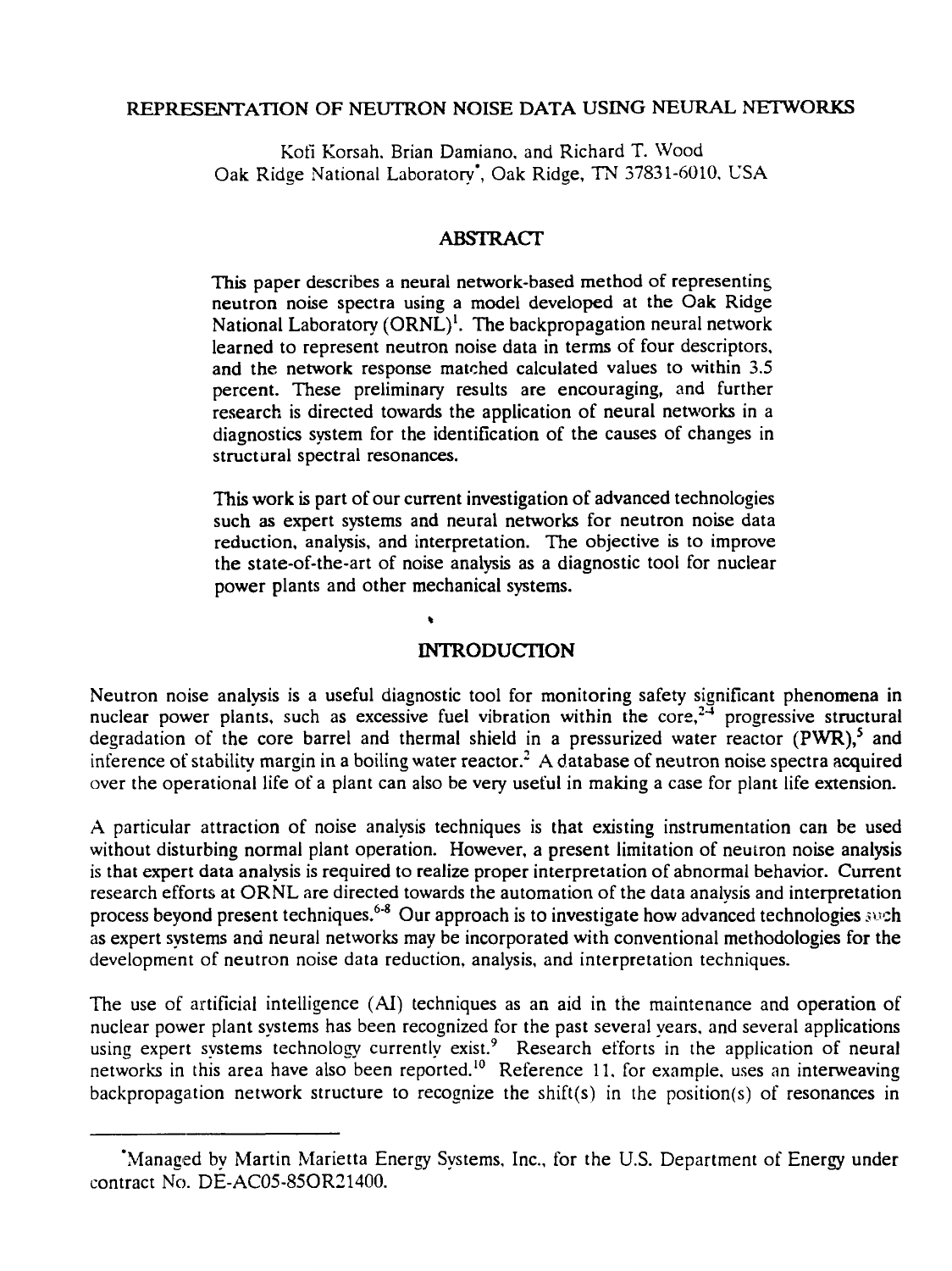neutron power spectral density (PSD) data. The positions of these resonances define the plant signature, and are related to specific causative mechanisms such as fuel vibrations, core barrel motion, and reactivity feedback effects.

The methodology for the recognition of abnormalities in plant signatures typically involves reducing the spectral data into a set of descriptors, and observing changes in these descriptors. Statistical pattern recognition techniques reduce the plant PSD into eight descriptors or discriminants.<sup>6,8</sup> Reference 11 uses a *binary feature signature* based on the backpropagation neural network paradigm in combination with two statistical descriptors to describe the plant signature. Reference 1 describes the PSD data from a PWR in terms of four descriptors by deriving a feedback dynamics model of the neutron PSD from a low-order physical model made stochastic by the Langevin technique.

This paper describes the performance of a neural network-based method of representing neutron PSD data using the model equation from reference 1. A method for the detection and location of mechanical system degradation based on the use of neural networks is then discussed.

#### **NEURAL NETWORK MODEL OF NEUTRON NOISE DATA**

#### **Mathematical Model**

The power spectral density (PSD) from an ex-core neutron detector in a pressurized water reactor  $(PWR)$  is given by  $\frac{1}{2}$ 

$$
\Phi(\omega) = \sum_{\lambda} \left[ \frac{\mu_{\lambda} A_{\lambda} + (\omega - \nu_{\lambda}) B_{\lambda}}{\mu_{\lambda}^{2} + (\omega - \nu_{\lambda})^{2}} \right] + BG , \qquad (1)
$$

where  $\omega$  is the frequency,  $\lambda$  is an index that varies over the frequencies of the mechanical vibrations, *A* is the pole strength or amplitude of the  $\lambda$ th resonance, *B* is the asymmetry or skewness factor for the  $\lambda$ th resonance,  $\mu$  is the damping coefficient for the  $\lambda$ th resonance, v is the damped frequency of vibration for the  $\lambda$ th resonance, and *BG* is the background arising from the low frequency feedback dynamics of the process. The parameters  $A$ ,  $\overline{B}$ ,  $\mu$  and  $\nu$  may be viewed as physical descriptors that quantify the dynamic behavior of the plant, and thus may be used to investigate how the structure of a PSD evolves in response to alterations in the state of the reactor system characterized by changes in neutronic and thermal hydraulic parameters. A plant database of neutron noise spectra over even a few years will typically be very large, and the computations involved in adjusting model parameters to fit each plant spectral measurement could involve relatively long processing times. In this paper, an alternative data analysis approach using neural networks is investigated. A systematic diagnostic methodology using artificial AI techniques for detection and location of mechanical system degradation is the ultimate goal toward which this work is directed.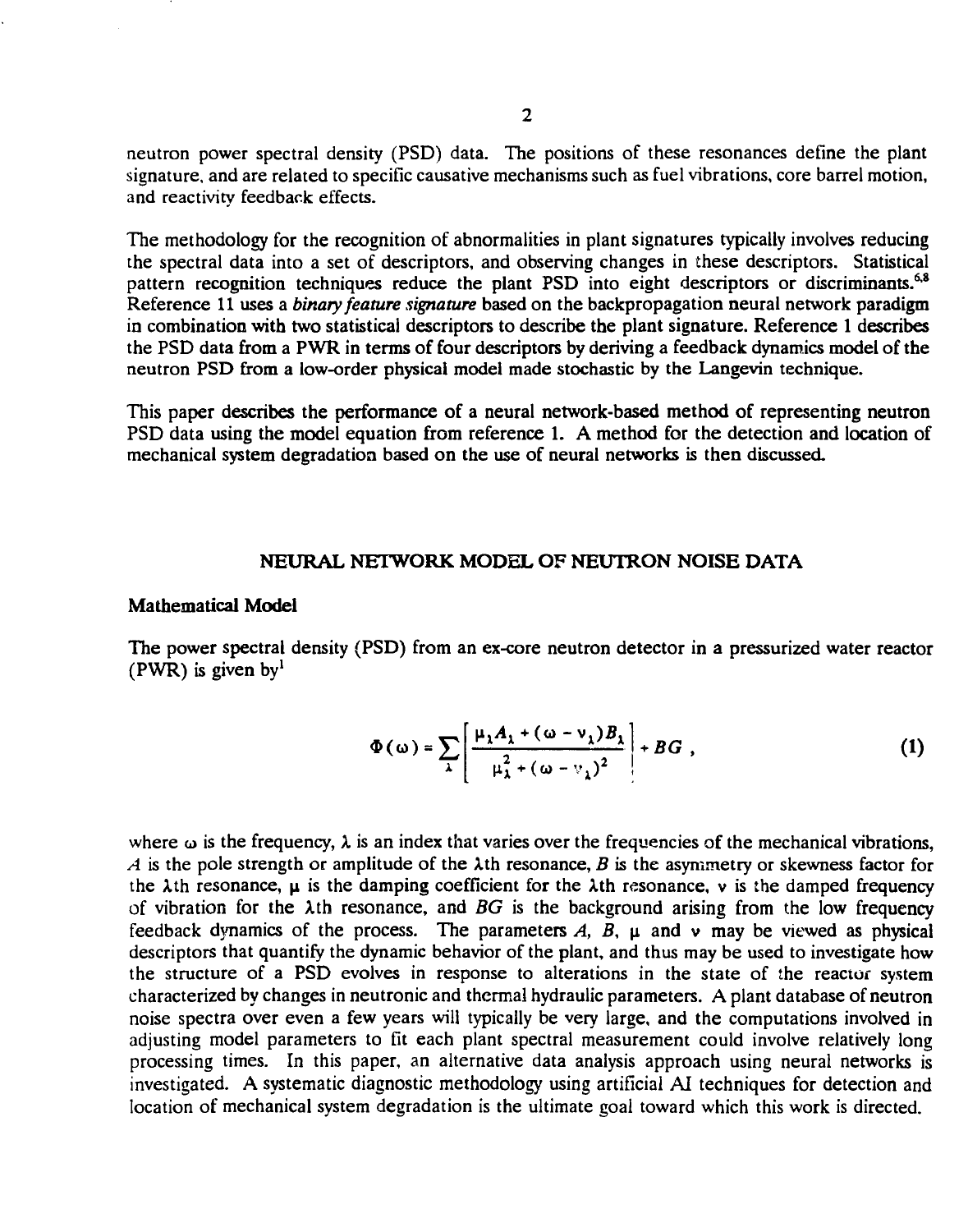### Neural Network Model

Neural computing represents a radical departure from traditional computing methodologies, and has proved useful in pattern recognition, classification, noise filtering, and other applications where traditional computational methods often perform poorly.<sup>1213</sup> Where conventional techniques are comparable to neural techniques, chip implementations of the latter are often preferable if speed is of prime consideration.<sup>14</sup> Also, because of the interpolative nature of neural networks they are suitable for synthesizing complex functions when trained with sample values. The neural network develops an internal representation of the function in the connection weights, allowing fast analysis of unlearned spectra.

Consider a backpropagation neural network with *n* inputs and *m* outputs, and trained to internally represent the function  $f$  such that

$$
(O_1, O_2 \dots O_m) = f(I_1, I_2 \dots I_n)
$$
 (2)

where the  $O_1$  ...  $O_m$  represent descriptors (A, B,  $\mu$ , and v in this case) extracted from the function presented to the network, and  $I_1 \ldots I_n$  are the values of the function (power spectral density in this case) at some discrete points. To develop an adequate internal representation of the function, Eq. (1) was used to generate a training set consisting of calculated PSD values as the known input to the network, and the descriptors *A, B,* u, and v as known outputs.

### Test Results

Initial tests were performed with a 25-input backpropagation neural network (representing a frequency window of 2 to 14Hz), one hidden layer containing 10 neurons, and 4 outputs representing *A, B, \i,* and v (Fig. 1). The network successfully developed an internal representation of the model. When presented with sets of data not previously learned, the network response matched calculated values to within 3.5 percent. Figures 2 and 3 show plots of the error in predicted values compared to calculated values for the two descriptors  $A$  and  $\mu$ . The figures indicate that the accuracy of the network output improves with larger values of *A* and u. While the error at lower values of *A* and  $\mu$  are aceptable, we are currently investigating training and other techniques to reduce the error even further. Figures 4 and 5 show the variation in the spectra as  $A$  or  $\mu$  is varied in Eq. (1). The data used to plot Figures 4 and 5 formed part of the training set.

# APPLICATION TO DETECTION AND LOCATION OF MECHANICAL SYSTEM DEGRADATION

Spectral analysis is a proven technique for monitoring the condition of mechanical systems such as nuclear reactor internal components.<sup>4.15,16</sup> The main activities comprising a monitoring program involve data collection and storage, data analysis, and interpretation of analysis results. Of these activities, interpretation of analysis results remains the least developed, mainly because of the difficulty in automating the intuitive processes involved in interpreting spectral data. Interpretation of frequency spectra using a mathematical model as a diagnostic tool allows complex relationships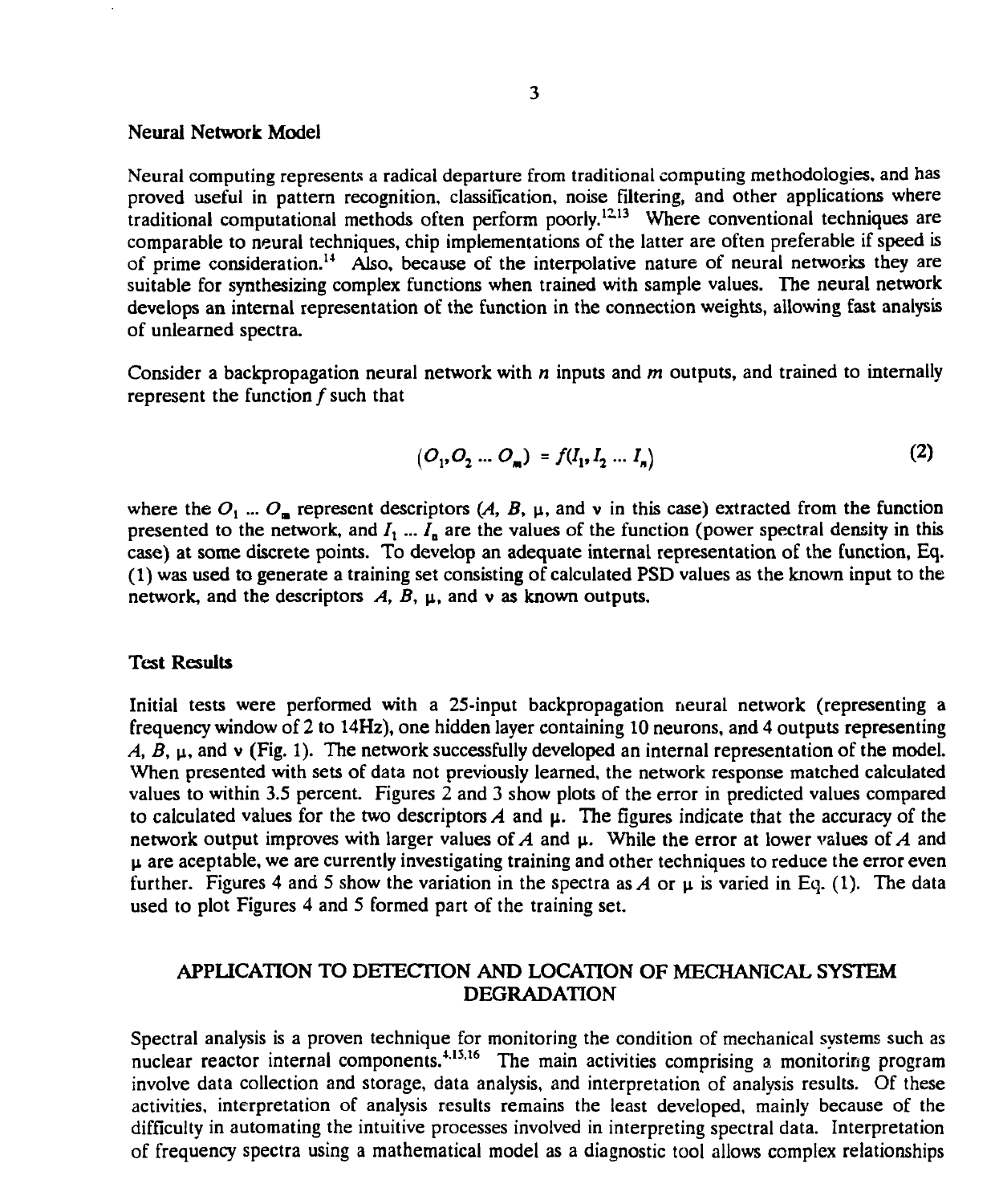between system components to be taken into account when analyzing spectral data. This can result in a more accurate diagnosis of observed changes in the frequency spectrum and should lessen the analyst's reliance on intuition and previous diagnostic experience. Because of the coupling between components in complex mechanical systems, model tuning is often a tedious and time consuming process. The encouraging results obtained in this work will be applied to automate the model tuning process, based on fitting model results to measured data. A methodology that is currently being investigated is as follows:

- 1) Develop a mathematical model describing the vibrations and dynamics of the monitored mechanical system.
- 2) Form a neural network ("ii" in Fig. 6) which will be trained to simulate the model.
- 3) Use the mathematical model to generate a training set for the neural network. The training set will consist of calculated model responses as a known input and the corresponding spring and damping constants as a known output.
- 4) Train the neural network using the training set generated by the mathematical model of the monitored mechanical system.
- 5) Once training is complete, use the neural network to estimate the spring and damping constants corresponding to a given set of spectral descriptors and mode shape (i.e., phase) information. Note that a separate neural network  $(T_1^n$  in Fig. 6) is being used to generate spectral descriptors from the experimental (noise) data.

A block diagram for this approach is shown in Fig. 6.

### **CONCLUSIONS**

In this paper, a backpropagation neural network has been successfully trained to represent, in its connection weights, a complex mathematical model representing the power spectral density from an ex-core neutron detector in a PWR. The experimental results are in close agreement with calculated results and show that a neural network can be used as part of a diagnostic system for interpreting detector signatures. A methodology based on this work has been developed and is currently being investigated.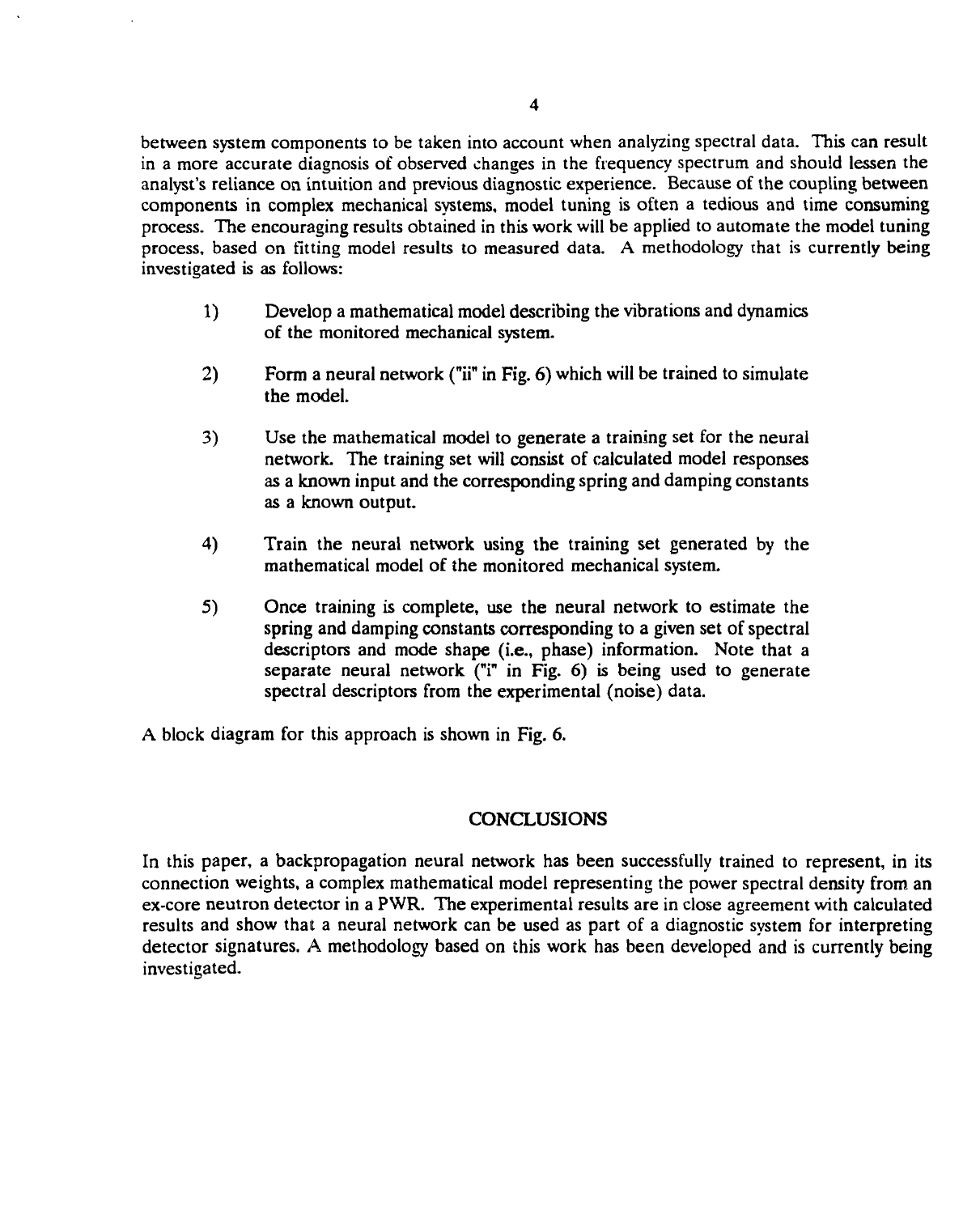#### REFERENCES

- 1. R. T. Wood and R. B. Perez, "Modeling and Analysis of Neutron Noise from an Ex-Core Detector at a Pressurized Water Reactor," *Symposium on Nuclear Reactor Surveillance and Diagnostic [SMORN VI),* Gatlinburg, Tenn., Vol. 1, 18.01-18.14 (1991).
- 2. R. C. Kryter, D. N. Fry, and J. A. March-Leuba, *The Case for Periodic Monitoring of Nuclear Plant Noise Signals: Safety and Operational Significance,* ORNL/NRC/LTR-91/24, Oak Ridge National Laboratory, Oak Ridge, Tenn., 1991.
- 3. D. N. Fry, J. March-Leuba, and F. J. Sweeney, *Use of Neutron Noise for Diagnosis ofln-Vessel Anomalies in Light Water Reactors,* NUREG/CR-3303 (ORNL/TM-8774), Oak National Laboratory, Oak Ridge, Tenn., January (1984).
- 4. B. Damiano and R. C. Kryter, *Current Applications of Vibration Monitoring and Neutron Noise Analysis: Detection and Analysis of Structural Degradation of Reactor Vessel Internals from Operational Aging,* NUREG/CR-5479, ORNL/TM-11398, Oak Ridge National Laboratory, Oak Ridge, Tenn., 1990.
- 5. F. J. Sweeney and D. N. Fry, "Thermal Shield Support Degradation in Pressurized Water Reactors," *Flow-Induced Vibration* - *1986,* PVP-Vol. 104, American Society of Mechanical Engineers, New York, 1986.
- 6. C. M. Smith and R. C. Gonzalez, "Long-Term Automated Surveillance of a Commercial Nuclear Power Plant," *Prog. Nucl. Energy,* 15, 17-26(1985).
- 7. M. Invernizzi, "A Pattern Recognition Method for Nuclear Reactor Core Surveillance," *IEEE Trans. Nucl. Sci.,* NS-30, 3, 1885-91(1983).
- 8. K. R. Piety, "Statistical Algorithm for Automated Signature Analysis of Power Spectral Density Data," *Prog. Nucl. Energy* 1, 781-802(1977).
- 9. J. A. Bernard and Takashi Washio, *Expert Systems Applications Within the Nuclear Industry,* American Nuclear Society, ISBN 0-89448-034-0.
- 10. R. E. Unrig, "Use of Neural Networks in Nuclear Power Plant Diagnostics," *Trans. Int. Conf. Availability Improvements Nucl. Power Plants,* Madrid, Spain, 10-14 April 1989.
- 11. Kofi Korsah and Robert E. Uhrig, "Investigation of Neural Network Paradigms for the Development of Automatic Noise Diagnostic/Reactor Surveillance Systems," *Symposium on Nuclear Reactor Surveillance and Diagnostics (SMORN VI),* Gatlingburg, Tenn., Vol 2, 60.01- 60.11 (1991).
- 12. Alianna J. Maren *e± aL, Handbook of Neural Computing Applications,* ISBN 0-12-546090-2, Academic Press (1990).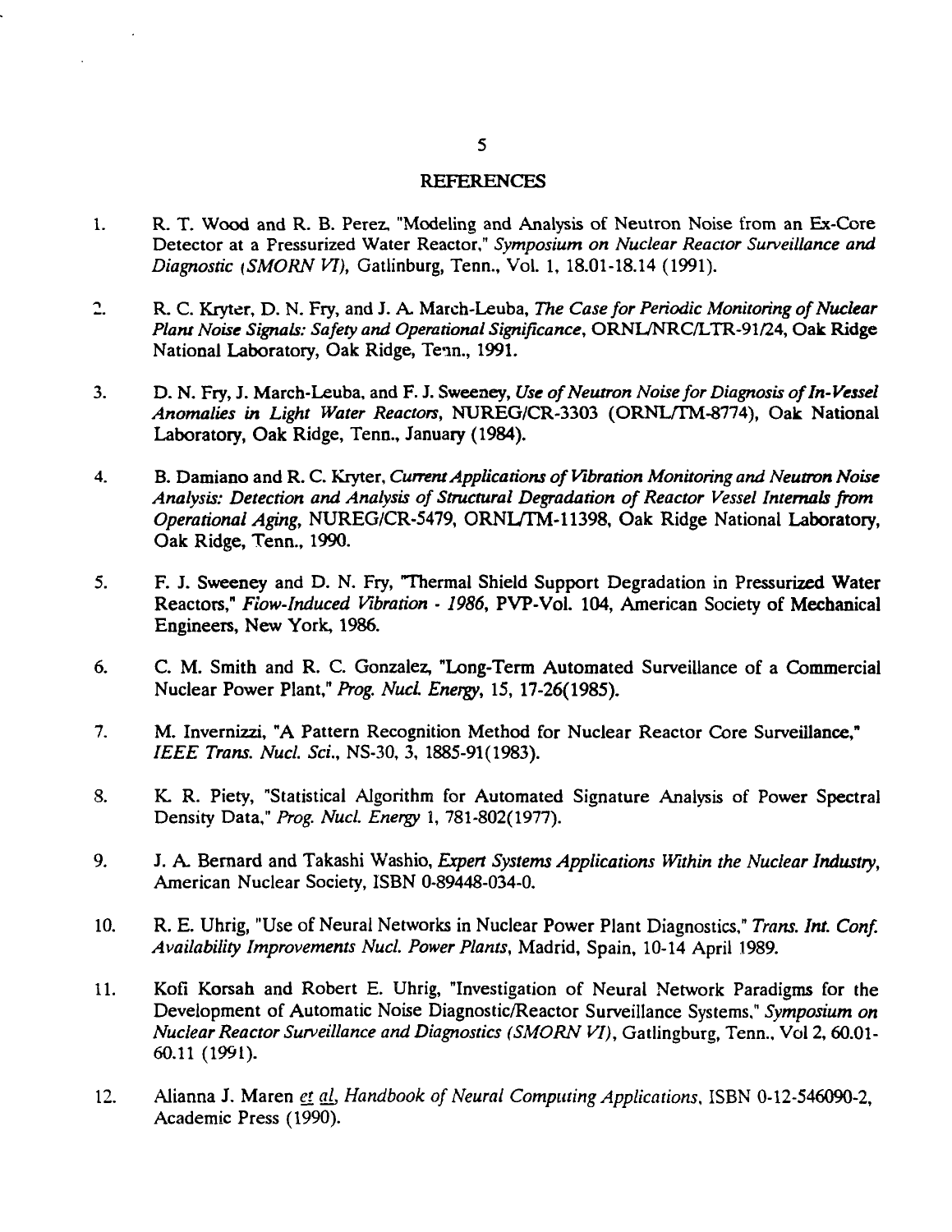- 13. Philip D. Wasserman, *Neural Computing, Theory and Practice.* ISBN 0-442-20743-3. Van Nostrand Reinhold (1989).
- 14. Joshua Alspector, "Neural-Style Microsystems that Learn," *IEEE Communications Magazine,* pp. 29-36, November 1989.
- 15. J. A. Thie, *Power Reactor Noise,* American Nuclear Society, LaGrange Park, 111., 1981.
- 16. F. J. Sweeney, *Utility Guidelines for Reactor Noise Analysis,* EPRI NP-4970, Electric Power Research Institute, Palo Alto, Calif., 1987.

 $\ddot{\phantom{0}}$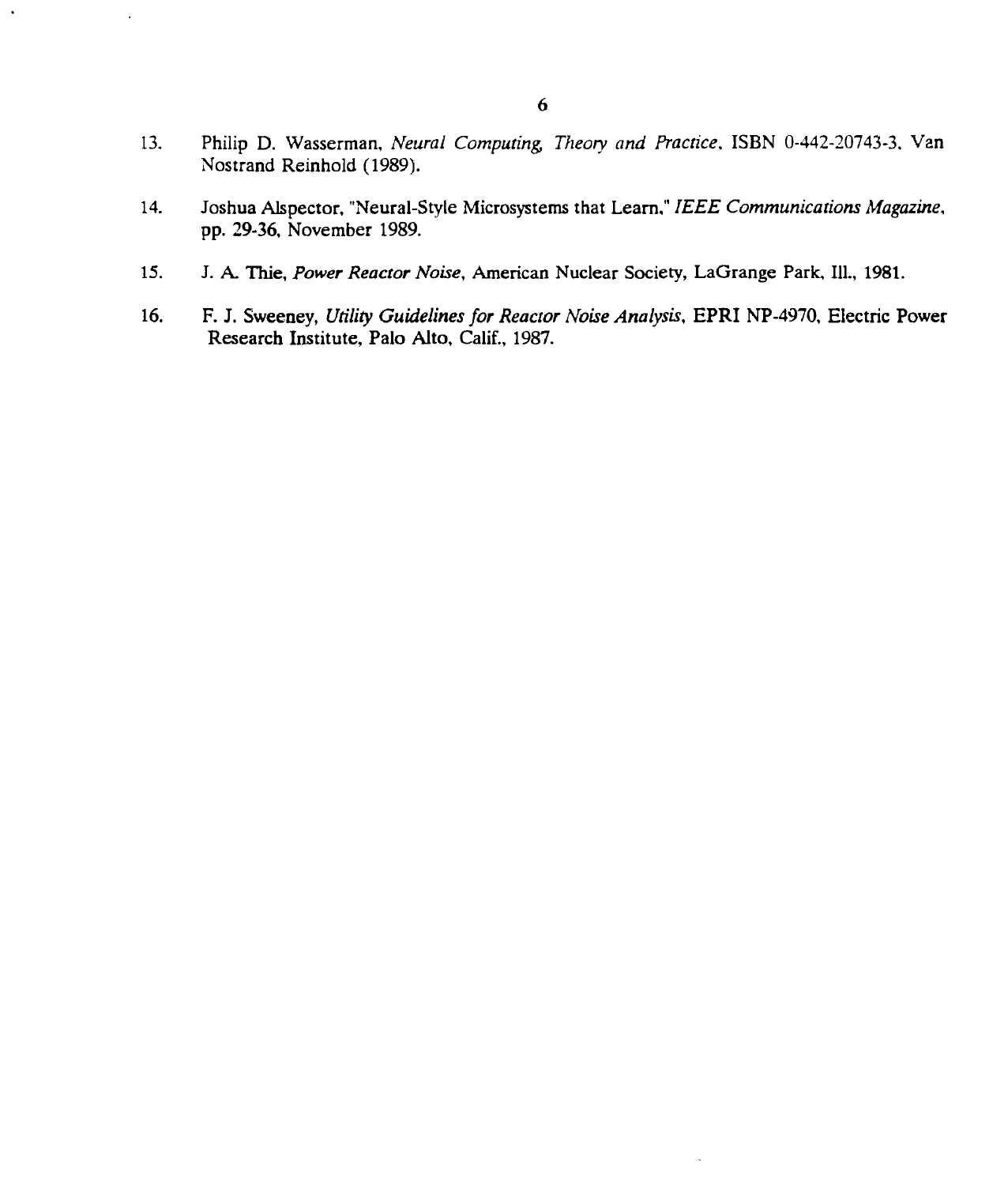

٠

**Fig. 1. Basic architecture of the backpropagation neural netwok used in the investigations.**



Fig. 2. Percent error in network response to changes in the pole strength of power spectral density data.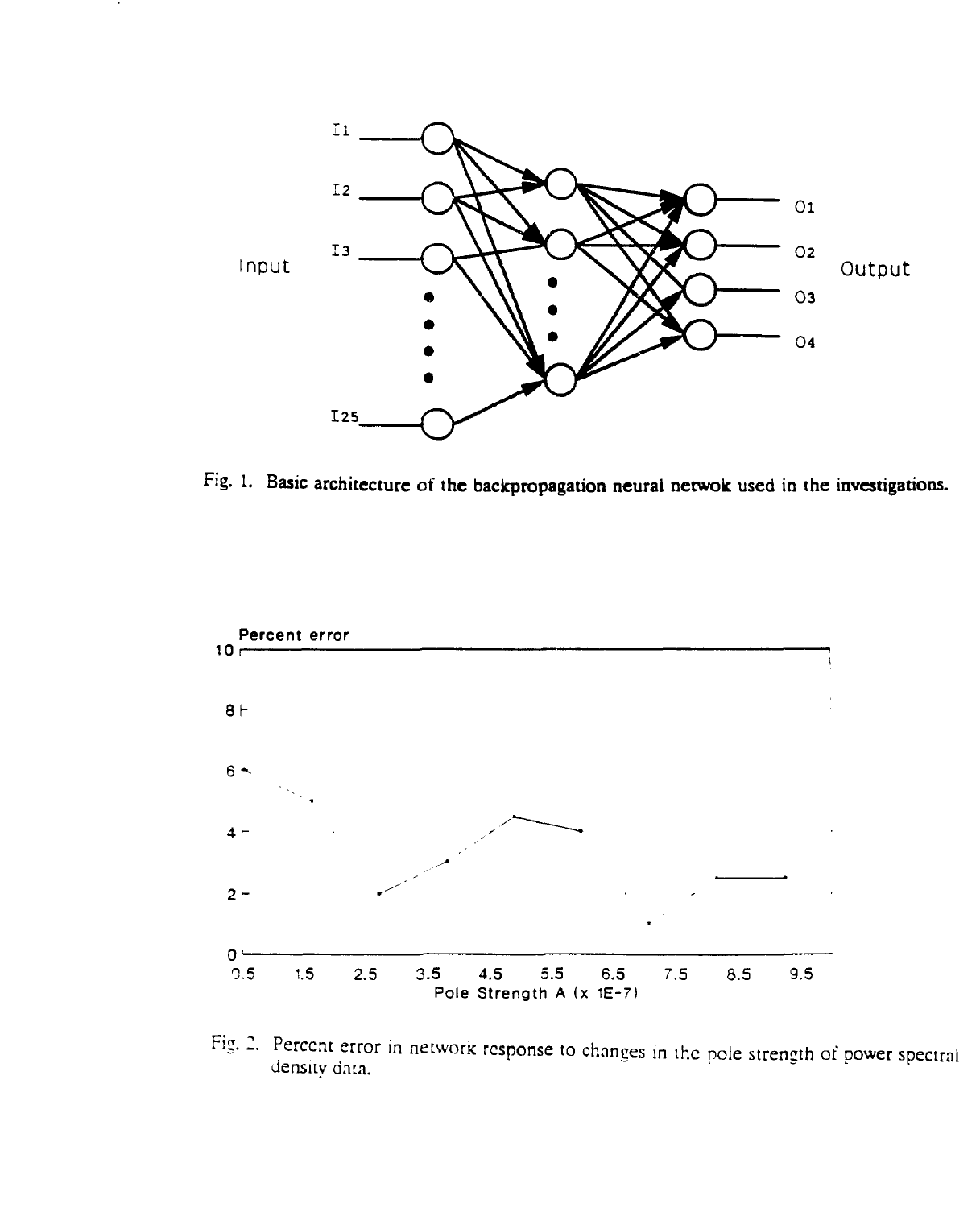

Fig. **3. Percent error in network response to changes in the damping ratio of power spectral density data.**



Fig. 4. Effect of variation in pole strength on power spectrni density data.